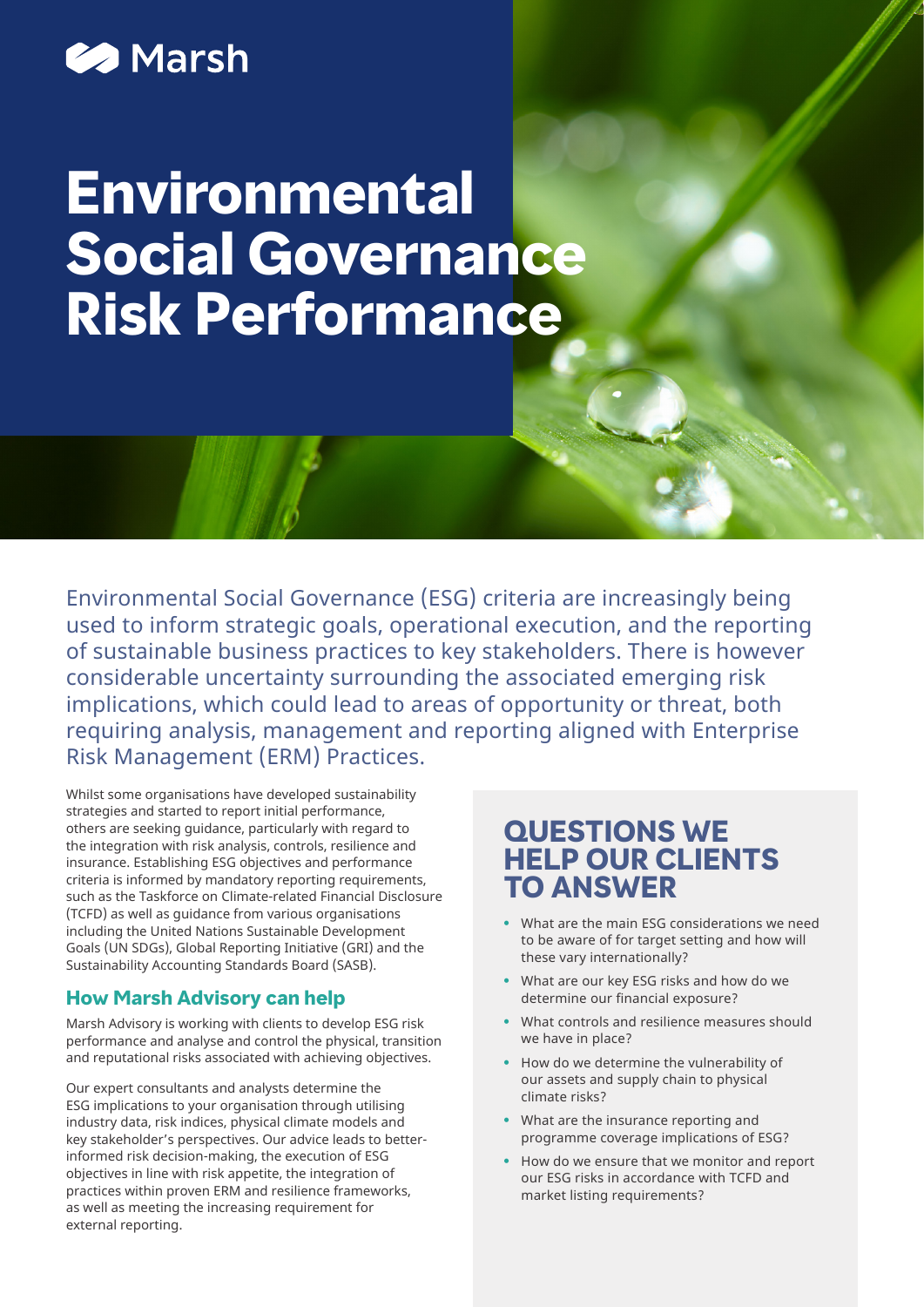Marsh Advisory has developed a risk-based approach to ESG, through the 5-phased methodology shown below, which can help organisations develop robust and transparent measurement and reporting processes. The approach identifies relevant ESG criteria, assesses risks across a comprehensive risk taxonomy, develops mitigation and reporting strategies, and reports findings and management information.

This approach can be applied to organisations who are starting out on their ESG journey as well as those who have already made progress on their strategy. Our methodology is scalable and modular to integrate with your organisation's existing practices.

## **BENEFITS OF WORKING WITH US**

- **•** Benchmarking of current practices vs. best practice informed by international guidance and Marsh repositories
- **•** Emerging risk expertise across ESG themes
- **•** Integration of risk analysis and risk management advice through strategic, operational and financial risk experts
- **•** Independent expertise on physical risk models and financial risk analysis
- **•** Alignment of risk and insurance management in terms of coverage response and renewal information.

#### **Marsh Advisory's ESG Risk Performance Approach**